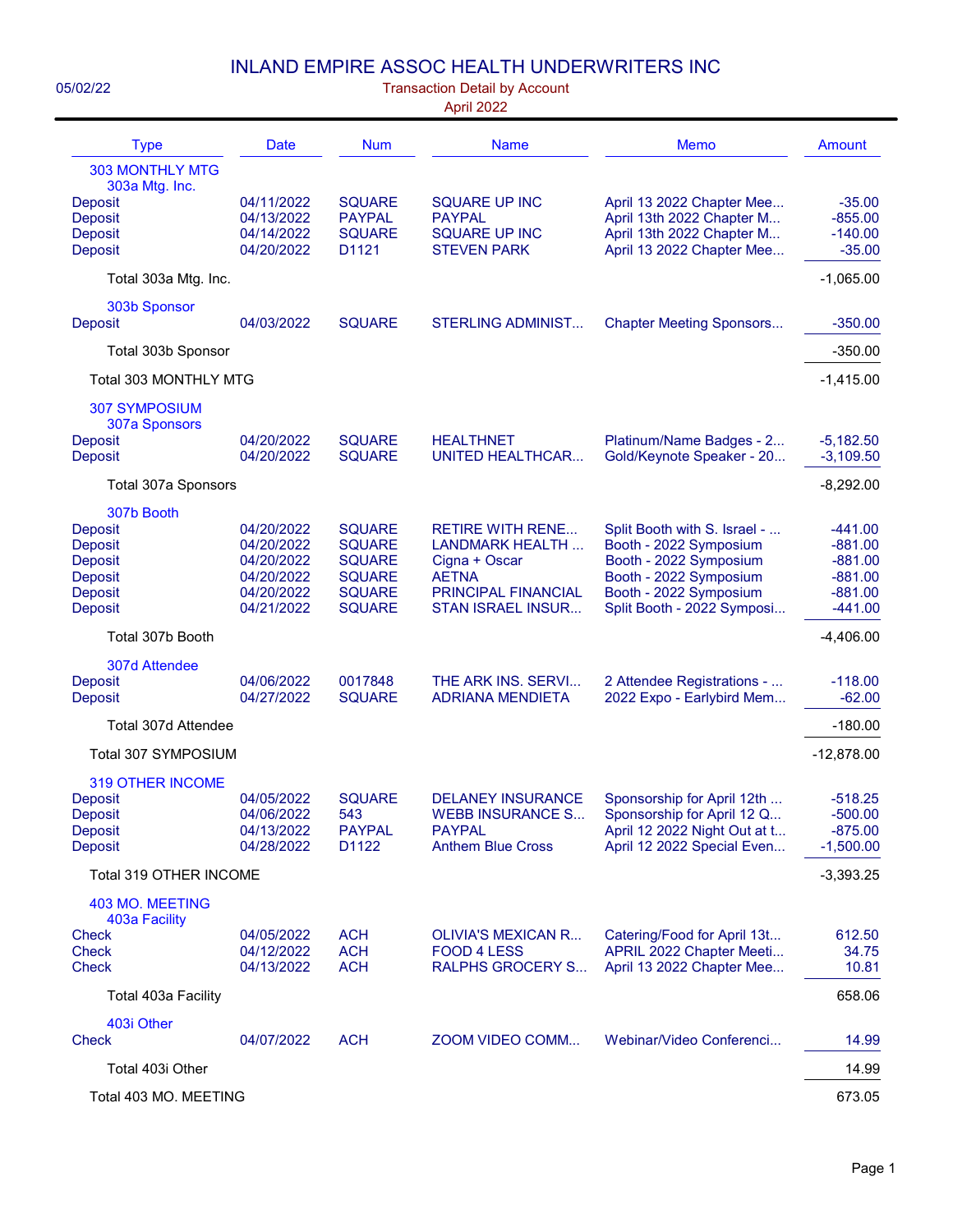## INLAND EMPIRE ASSOC HEALTH UNDERWRITERS INC

| 05/02/22<br><b>Transaction Detail by Account</b><br>April 2022                                                                                                                                                                                                  |                                                                                                                                                                                                  |                                                                                                                                                                                                                                            |                                                                                                                                                                                                                                                                                                                                |                                                                                                                                                                                                                                                                                                                                                                                                           |                                                                                                                                     |  |
|-----------------------------------------------------------------------------------------------------------------------------------------------------------------------------------------------------------------------------------------------------------------|--------------------------------------------------------------------------------------------------------------------------------------------------------------------------------------------------|--------------------------------------------------------------------------------------------------------------------------------------------------------------------------------------------------------------------------------------------|--------------------------------------------------------------------------------------------------------------------------------------------------------------------------------------------------------------------------------------------------------------------------------------------------------------------------------|-----------------------------------------------------------------------------------------------------------------------------------------------------------------------------------------------------------------------------------------------------------------------------------------------------------------------------------------------------------------------------------------------------------|-------------------------------------------------------------------------------------------------------------------------------------|--|
| <b>Type</b>                                                                                                                                                                                                                                                     | Date                                                                                                                                                                                             | <b>Num</b>                                                                                                                                                                                                                                 | <b>Name</b>                                                                                                                                                                                                                                                                                                                    | <b>Memo</b>                                                                                                                                                                                                                                                                                                                                                                                               | Amount                                                                                                                              |  |
| <b>407 SYMPOSIUM</b><br>407b Site<br><b>Check</b>                                                                                                                                                                                                               | 04/20/2022                                                                                                                                                                                       | 5426                                                                                                                                                                                                                                       | <b>RIVERSIDE CONVEN</b>                                                                                                                                                                                                                                                                                                        | 2nd DEPOSIT - May 18 20                                                                                                                                                                                                                                                                                                                                                                                   | 12,000.00                                                                                                                           |  |
| Total 407b Site                                                                                                                                                                                                                                                 |                                                                                                                                                                                                  |                                                                                                                                                                                                                                            |                                                                                                                                                                                                                                                                                                                                |                                                                                                                                                                                                                                                                                                                                                                                                           | 12,000.00                                                                                                                           |  |
| 407j Registration<br><b>Check</b>                                                                                                                                                                                                                               | 04/26/2022                                                                                                                                                                                       | <b>ACH</b>                                                                                                                                                                                                                                 | <b>PC NAMETAG</b>                                                                                                                                                                                                                                                                                                              | 250 Bulldog Clip Lanyards                                                                                                                                                                                                                                                                                                                                                                                 | 240.78                                                                                                                              |  |
| Total 407j Registration                                                                                                                                                                                                                                         |                                                                                                                                                                                                  |                                                                                                                                                                                                                                            |                                                                                                                                                                                                                                                                                                                                |                                                                                                                                                                                                                                                                                                                                                                                                           | 240.78                                                                                                                              |  |
| 407k Other<br><b>Check</b>                                                                                                                                                                                                                                      | 04/28/2022                                                                                                                                                                                       | <b>ACH</b>                                                                                                                                                                                                                                 | CASSWOOD INSURA                                                                                                                                                                                                                                                                                                                | Special Events Liability Pol                                                                                                                                                                                                                                                                                                                                                                              | 373.22                                                                                                                              |  |
| Total 407k Other                                                                                                                                                                                                                                                |                                                                                                                                                                                                  |                                                                                                                                                                                                                                            |                                                                                                                                                                                                                                                                                                                                |                                                                                                                                                                                                                                                                                                                                                                                                           | 373.22                                                                                                                              |  |
| Total 407 SYMPOSIUM                                                                                                                                                                                                                                             |                                                                                                                                                                                                  |                                                                                                                                                                                                                                            |                                                                                                                                                                                                                                                                                                                                |                                                                                                                                                                                                                                                                                                                                                                                                           | 12,614.00                                                                                                                           |  |
| <b>410 EXECUTIVE DIRECTOR</b><br>410a Compensation<br><b>Check</b><br><b>Check</b>                                                                                                                                                                              | 04/15/2022<br>04/30/2022                                                                                                                                                                         | 5425<br>5427                                                                                                                                                                                                                               | DAWN M CARROLL<br><b>DAWN M CARROLL</b>                                                                                                                                                                                                                                                                                        | Services Rendered 4.01.2<br>Services Rendered 4.16.2                                                                                                                                                                                                                                                                                                                                                      | 1,852.25<br>1,852.25                                                                                                                |  |
| Total 410a Compensation                                                                                                                                                                                                                                         |                                                                                                                                                                                                  |                                                                                                                                                                                                                                            |                                                                                                                                                                                                                                                                                                                                |                                                                                                                                                                                                                                                                                                                                                                                                           | 3,704.50                                                                                                                            |  |
| Total 410 EXECUTIVE DIRECTOR                                                                                                                                                                                                                                    |                                                                                                                                                                                                  |                                                                                                                                                                                                                                            |                                                                                                                                                                                                                                                                                                                                |                                                                                                                                                                                                                                                                                                                                                                                                           | 3,704.50                                                                                                                            |  |
| 412 EXEC. DIR. OFF. EXP.                                                                                                                                                                                                                                        |                                                                                                                                                                                                  |                                                                                                                                                                                                                                            |                                                                                                                                                                                                                                                                                                                                |                                                                                                                                                                                                                                                                                                                                                                                                           |                                                                                                                                     |  |
| 412d Telephone<br><b>Check</b>                                                                                                                                                                                                                                  | 04/01/2022                                                                                                                                                                                       | <b>ACH</b>                                                                                                                                                                                                                                 | <b>ONEBOX</b>                                                                                                                                                                                                                                                                                                                  | March 2022 - Phone Charg                                                                                                                                                                                                                                                                                                                                                                                  | 23.90                                                                                                                               |  |
| Total 412d Telephone                                                                                                                                                                                                                                            |                                                                                                                                                                                                  |                                                                                                                                                                                                                                            |                                                                                                                                                                                                                                                                                                                                |                                                                                                                                                                                                                                                                                                                                                                                                           | 23.90                                                                                                                               |  |
| Total 412 EXEC. DIR. OFF. EXP.                                                                                                                                                                                                                                  |                                                                                                                                                                                                  |                                                                                                                                                                                                                                            |                                                                                                                                                                                                                                                                                                                                |                                                                                                                                                                                                                                                                                                                                                                                                           | 23.90                                                                                                                               |  |
| <b>437 Credit Card Fees</b><br>437e Square Up Inc.                                                                                                                                                                                                              |                                                                                                                                                                                                  |                                                                                                                                                                                                                                            |                                                                                                                                                                                                                                                                                                                                |                                                                                                                                                                                                                                                                                                                                                                                                           |                                                                                                                                     |  |
| <b>Deposit</b><br><b>Deposit</b><br><b>Deposit</b><br><b>Deposit</b><br><b>Deposit</b><br>Deposit<br><b>Deposit</b><br><b>Deposit</b><br>Deposit<br>Deposit<br>Deposit<br>Deposit<br>Deposit<br>Total 437e Square Up Inc.<br>437f PayPal Fees<br><b>Deposit</b> | 04/03/2022<br>04/05/2022<br>04/11/2022<br>04/14/2022<br>04/20/2022<br>04/20/2022<br>04/20/2022<br>04/20/2022<br>04/20/2022<br>04/20/2022<br>04/20/2022<br>04/21/2022<br>04/27/2022<br>04/13/2022 | <b>SQUARE</b><br><b>SQUARE</b><br><b>SQUARE</b><br><b>SQUARE</b><br><b>SQUARE</b><br><b>SQUARE</b><br><b>SQUARE</b><br><b>SQUARE</b><br><b>SQUARE</b><br><b>SQUARE</b><br><b>SQUARE</b><br><b>SQUARE</b><br><b>SQUARE</b><br><b>PAYPAL</b> | <b>SQUARE UP INC</b><br><b>SQUARE UP INC</b><br><b>SQUARE UP INC</b><br><b>SQUARE UP INC</b><br><b>SQUARE UP INC</b><br><b>SQUARE UP INC</b><br><b>SQUARE UP INC</b><br><b>SQUARE UP INC</b><br>SQUARE UP INC<br><b>SQUARE UP INC</b><br><b>SQUARE UP INC</b><br><b>SQUARE UP INC</b><br><b>SQUARE UP INC</b><br><b>PAYPAL</b> | CC Fees - Chapter Meetin<br>CC Fees - Sponsorship for<br>CC Fees - April 13 2022 C<br>CC Fees - April 13th 2022<br><b>CC Fees - Split Booth</b><br>CC Fees - Platinum/Name<br><b>CC Fees - Booth</b><br>CC Fees - Gold/Keynote S<br><b>CC Fees - Booth</b><br>CC Fees - Booth<br><b>CC Fees - Booth</b><br><b>CC Fees - Split Booth</b><br><b>CC Fees - Earlybird Member</b><br>CC Fees - April 13th 2022 | 10.45<br>15.33<br>1.32<br>4.41<br>15.59<br>181.54<br>30.99<br>109.14<br>30.99<br>30.99<br>30.99<br>13.09<br>2.10<br>476.93<br>39.61 |  |
| Deposit                                                                                                                                                                                                                                                         | 04/13/2022                                                                                                                                                                                       | <b>PAYPAL</b>                                                                                                                                                                                                                              | <b>PAYPAL</b>                                                                                                                                                                                                                                                                                                                  | CC Fees - April 12 2022 Ni                                                                                                                                                                                                                                                                                                                                                                                | 29.70<br>69.31                                                                                                                      |  |
| Total 437f PayPal Fees                                                                                                                                                                                                                                          |                                                                                                                                                                                                  |                                                                                                                                                                                                                                            |                                                                                                                                                                                                                                                                                                                                |                                                                                                                                                                                                                                                                                                                                                                                                           |                                                                                                                                     |  |
| Total 437 Credit Card Fees                                                                                                                                                                                                                                      |                                                                                                                                                                                                  |                                                                                                                                                                                                                                            |                                                                                                                                                                                                                                                                                                                                |                                                                                                                                                                                                                                                                                                                                                                                                           | 546.24                                                                                                                              |  |